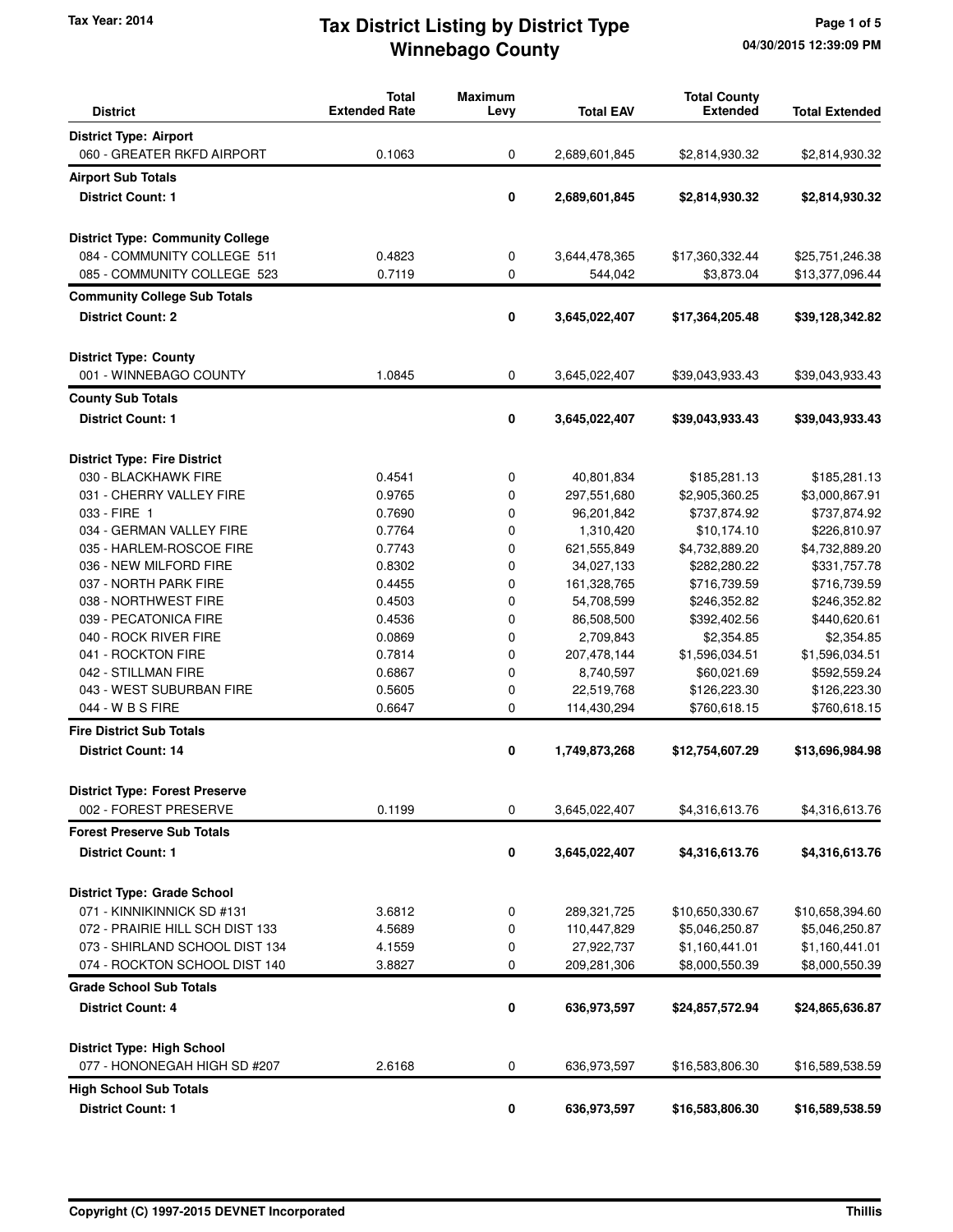# **Winnebago County** Tax Year: 2014 **Tax District Listing by District Type** Page 2 of 5

| <b>District</b>                        | <b>Total</b><br><b>Extended Rate</b> | <b>Maximum</b><br>Levy | <b>Total EAV</b> | <b>Total County</b><br><b>Extended</b> | <b>Total Extended</b> |
|----------------------------------------|--------------------------------------|------------------------|------------------|----------------------------------------|-----------------------|
| <b>District Type: Libraries</b>        |                                      |                        |                  |                                        |                       |
| 061 - SOUTH BELOIT CITY LIBRARY        | 0.2136                               | 0                      | 102,969,709      | \$219,943.30                           | \$219,943.30          |
| <b>Libraries Sub Totals</b>            |                                      |                        |                  |                                        |                       |
| <b>District Count: 1</b>               |                                      | 0                      | 102,969,709      | \$219,943.30                           | \$219,943.30          |
|                                        |                                      |                        |                  |                                        |                       |
| <b>District Type: Library District</b> |                                      |                        |                  |                                        |                       |
| 054 - CHERRY VALLEY LIBRARY            | 0.3952                               | 0                      | 240,901,452      | \$951,847.28                           | \$991,894.07          |
| 055 - NORTH SUBURBAN LIBRARY           | 0.3027                               | 0                      | 1,086,195,541    | \$3,248,227.68                         | \$3,365,914.86        |
| 056 - PECATONICA LIBRARY               | 0.1956                               | 0                      | 81,862,439       | \$160,122.92                           | \$182,731.23          |
| 057 - TALCOTT FREE LIBRARY             | 0.2200                               | 0                      | 179,696,700      | \$388,237.86                           | \$388,237.86          |
| 058 - WINNEBAGO LIBRARY                | 0.2099                               | 0                      | 138,654,566      | \$291,035.94                           | \$291,035.94          |
| 059 - ROCKFORD CITY LIBRARY            | 0.5042                               | 0                      | 1,480,260,296    | \$7,320,503.57                         | \$7,321,118.35        |
| <b>Library District Sub Totals</b>     |                                      |                        |                  |                                        |                       |
| <b>District Count: 6</b>               |                                      | 0                      | 3,207,570,994    | \$12,359,975.25                        | \$12,540,932.31       |
| District Type: Multi-Township Dist     |                                      |                        |                  |                                        |                       |
| 101 - BU/HA MULTI TOWNSHIP             | 0.0524                               | 0                      | 35,107,188       | \$18,396.17                            | \$18,396.17           |
| 102 - DU/LA MULTI TOWNSHIP             | 0.0401                               | 0                      | 68,895,858       | \$27,527.26                            | \$27,527.26           |
| 124 - PE/SE MULTI TOWNSHIP             | 0.0540                               | 0                      | 86,882,126       | \$46,916.35                            | \$46,916.35           |
| <b>Multi-Township Dist Sub Totals</b>  |                                      |                        |                  |                                        |                       |
| <b>District Count: 3</b>               |                                      | 0                      | 190,885,172      | \$92,839.78                            | \$92,839.78           |
|                                        |                                      |                        |                  |                                        |                       |
| <b>District Type: Municipality</b>     |                                      |                        |                  |                                        |                       |
| 017 - CHERRY VALLEY VILLAGE            | 0.0000                               | 0                      | 67,240,067       | \$0.00                                 | \$0.00                |
| 018 - DURAND VILLAGE                   | 0.3196                               | 0                      | 16,671,721       | \$52,486.00                            | \$52,486.00           |
| 019 - LOVES PARK CITY                  | 0.0000                               | 0                      | 311,227,962      | \$0.00                                 | \$0.00                |
| 020 - MACHESNEY PARK VILLAGE           | 0.0000                               | 0                      | 309,729,457      | \$0.00                                 | \$0.00                |
| 021 - NEW MILFORD VILLAGE              | 0.0000                               | 0                      | 8,491,624        | \$0.00                                 | \$0.00                |
| 022 - PECATONICA VILLAGE               | 0.3991                               | 0                      | 26,213,090       | \$104,616.44                           | \$104,616.44          |
| 023 - ROCKFORD CITY                    | 3.2931                               | 0                      | 1,480,260,296    | \$47,812,674.20                        | \$47,816,689.44       |
| 024 - ROCKTON VILLAGE                  | 0.6866                               | 0                      | 139,855,488      | \$938,105.29                           | \$938,105.29          |
| 025 - ROSCOE VILLAGE                   | 0.6728                               | 0                      | 188,591,123      | \$1,268,808.06                         | \$1,268,808.06        |
| 026 - SOUTH BELOIT CITY                | 1.1891                               | 0                      | 102,969,709      | \$1,224,412.81                         | \$1,224,412.81        |
| 027 - WINNEBAGO VILLAGE                | 0.8953                               | 0                      | 45,678,728       | \$408,961.63                           | \$408,961.63          |
| <b>Municipality Sub Totals</b>         |                                      |                        |                  |                                        |                       |
| <b>District Count: 11</b>              |                                      | 0                      | 2,696,929,265    | \$51,810,064.43                        | \$51,814,079.67       |
| <b>District Type: Park District</b>    |                                      |                        |                  |                                        |                       |
| 046 - ROCKFORD PARK DISTRICT           | 1.1286                               | 0                      | 2,109,112,364    | \$23,457,106.88                        | \$23,807,557.67       |
| 047 - SUMNER PARK                      | 0.1504                               | 0                      | 71,637,432       | \$107,742.70                           | \$107,742.70          |
| 048 - WINNEBAGO PARK DISTRICT          | 0.1263                               | 0                      | 92,257,490       | \$116,521.20                           | \$116,521.20          |
| 049 - SEWARD PARK DISTRICT             | 0.1571                               | 0                      | 15,923,019       | \$25,015.06                            | \$25,015.06           |
| <b>Park District Sub Totals</b>        |                                      |                        |                  |                                        |                       |
| <b>District Count: 4</b>               |                                      | 0                      | 2,288,930,305    | \$23,706,385.84                        | \$24,056,836.63       |
| <b>District Type: Road District</b>    |                                      |                        |                  |                                        |                       |
| 110 - BURRITT TWSP ROAD                | 0.2168                               | 0                      | 22,431,273       | \$48,631.00                            | \$48,631.00           |
| 111 - CHERRY VALLEY TWSP ROAD          | 0.2693                               | 0                      | 257,059,281      | \$692,220.42                           | \$692,220.42          |
| 112 - DURAND TWSP ROAD                 | 0.2809                               | 0                      | 36,541,059       | \$101,943.51                           | \$101,943.51          |
| 113 - HARLEM TWSP ROAD                 | 0.0486                               | 0                      | 543,880,551      | \$258,269.96                           | \$258,269.96          |
| 114 - HARRISON TWSP ROAD               | 0.2220                               | 0                      | 12,675,915       | \$28,140.53                            | \$28,140.53           |
| 115 - LAONA TWSP ROAD                  | 0.2059                               | 0                      | 32,354,799       | \$66,618.53                            | \$66,618.53           |
| 116 - OWEN TWSP ROAD                   | 0.2081                               | 0                      | 76,874,272       | \$159,975.36                           | \$159,975.36          |
| 117 - PECATONICA TWSP ROAD             | 0.1859                               | 0                      | 64,588,689       | \$120,070.37                           | \$120,070.37          |
| 118 - ROCKFORD TWSP ROAD               | 0.1419                               | 0                      | 1,819,624,416    | \$2,540,846.38                         | \$2,540,846.38        |
| 119 - ROCKTON TWSP ROAD                | 0.1604                               | 0                      | 234,881,752      | \$371,577.52                           | \$371,577.52          |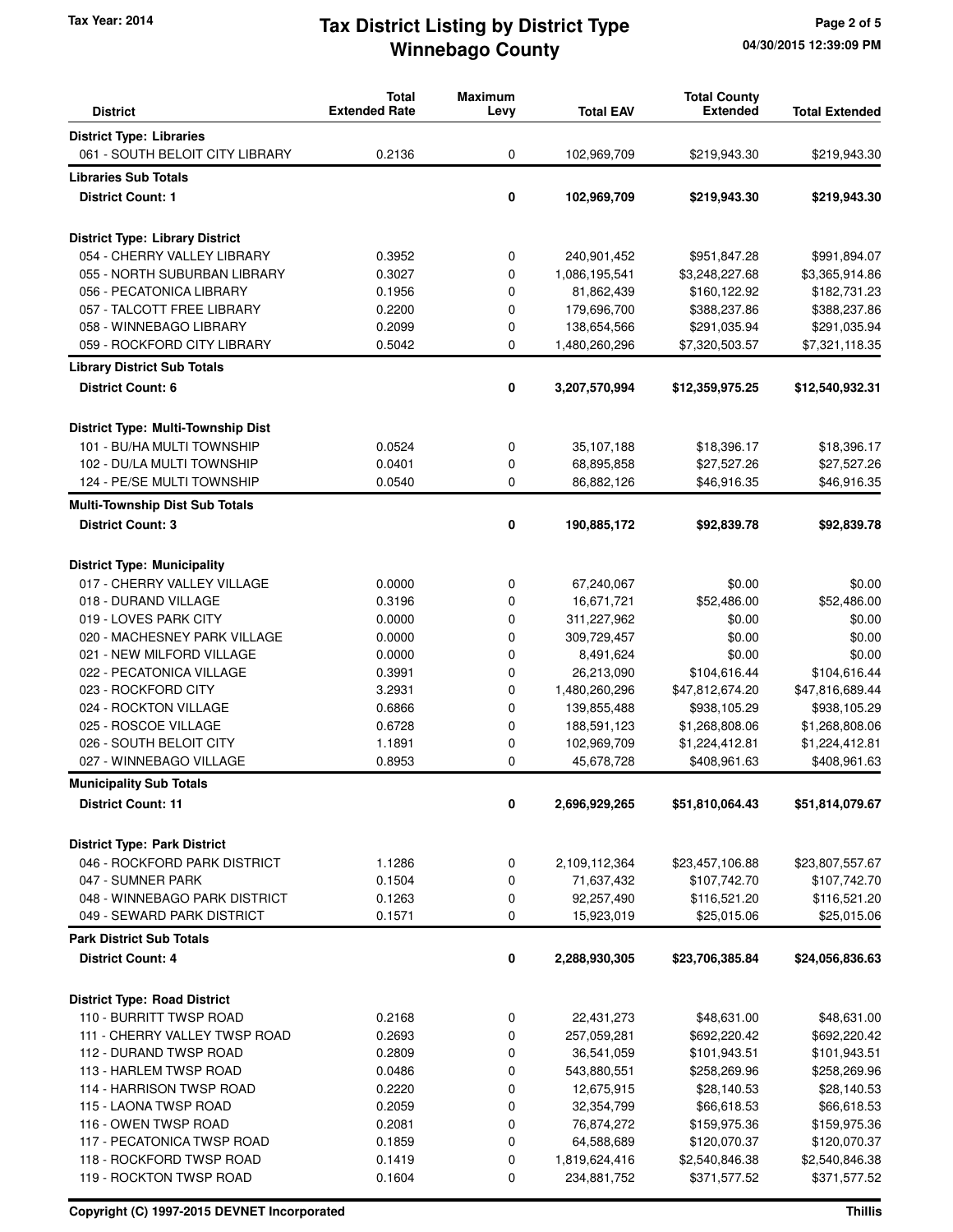# **Winnebago County** Tax Year: 2014 **Tax District Listing by District Type** Page 3 of 5

| <b>District</b>                                  | <b>Total</b><br><b>Extended Rate</b> | <b>Maximum</b><br>Levy | <b>Total EAV</b>         | <b>Total County</b><br><b>Extended</b> | <b>Total Extended</b>       |
|--------------------------------------------------|--------------------------------------|------------------------|--------------------------|----------------------------------------|-----------------------------|
|                                                  |                                      |                        |                          |                                        |                             |
| <b>District Type: Road District</b>              |                                      |                        |                          |                                        |                             |
| 120 - ROSCOE TWSP ROAD<br>121 - SEWARD TWSP ROAD | 0.1848                               | 0                      | 407,851,460              | \$753,700.43                           | \$753,700.43                |
| 122 - SHIRLAND TWSP ROAD                         | 0.4576<br>0.1216                     | 0<br>0                 | 22,971,762<br>21,029,688 | \$105,118.78                           | \$105,118.78                |
| 123 - WINNEBAGO TWSP ROAD                        | 0.1904                               | 0                      | 92,257,490               | \$25,572.10<br>\$175,658.27            | \$25,572.10<br>\$175,658.27 |
|                                                  |                                      |                        |                          |                                        |                             |
| <b>Road District Sub Totals</b>                  |                                      |                        |                          |                                        |                             |
| <b>District Count: 14</b>                        |                                      | 0                      | 3,645,022,407            | \$5,448,343.16                         | \$5,448,343.16              |
| <b>District Type: Sanitary Districts</b>         |                                      |                        |                          |                                        |                             |
| 050 - DURAND SANITARY                            | 0.0429                               | 0                      | 15,323,843               | \$6,466.97                             | \$6,466.97                  |
| 051 - ROCK RIVER WATER REC                       | 0.2008                               | 0                      | 2,456,455,229            | \$4,853,654.12                         | \$4,853,654.12              |
| 053 - SEWARD SANITARY                            | 0.0925                               | 0                      | 4,219,374                | \$3,902.92                             | \$3,902.92                  |
| <b>Sanitary Districts Sub Totals</b>             |                                      |                        |                          |                                        |                             |
| <b>District Count: 3</b>                         |                                      | 0                      | 2,475,998,446            | \$4,864,024.01                         | \$4,864,024.01              |
|                                                  |                                      |                        |                          |                                        |                             |
| <b>District Type: Special Districts</b>          |                                      |                        |                          |                                        |                             |
| 062 - RKFD - WINN DRAINAGE                       | 0.0408                               | 0                      | 9,827,762                | \$4,009.73                             | \$4,009.73                  |
| 109 - COUNTRY OAKS SSA                           | 0.0000                               | 0                      | 310,193                  | \$6,612.75                             | \$6,612.75                  |
| 136 - HARVEST HILLS SSA                          | 0.0000                               | 0                      | 2,817,845                | \$27,683.64                            | \$27,683.64                 |
| 155 - PERRYVILLE ROAD SSA                        | 0.0000                               | 0                      | 0                        | \$0.00                                 | \$0.00                      |
| 156 - OLDE RIVER RIDGE PLAT 6 SSA                | 0.0000                               | 0                      | 4,417                    | \$653.34                               | \$653.34                    |
| 158 - I-39 BAXTER ROAD SSA                       | 0.0000                               | 0                      | 0                        | \$0.00                                 | \$0.00                      |
| 160 - SOUTH BELOIT SSA 1                         | 0.0000                               | 0                      | 11,564                   | \$676.76                               | \$676.76                    |
| 161 - SOUTH BELOIT SSA 2                         | 0.0000                               | 0                      | 0                        | \$0.00                                 | \$0.00                      |
| 162 - SOUTH BELOIT SSA 3                         | 0.0000                               | 0                      | 0                        | \$0.00                                 | \$0.00                      |
| 163 - SOUTH BELOIT SSA 4                         | 0.0000                               | 0                      | 0                        | \$0.00                                 | \$0.00                      |
| <b>Special Districts Sub Totals</b>              |                                      |                        |                          |                                        |                             |
| <b>District Count: 10</b>                        |                                      | 0                      | 12,971,781               | \$39,636.22                            | \$39,636.22                 |
| <b>District Type: Street Light Dist</b>          |                                      |                        |                          |                                        |                             |
| 064 - LINCOLN-ACRES STREET LIGHT                 | 0.0000                               | 0                      | 612,403                  | \$0.00                                 | \$0.00                      |
| 065 - WASHINGTON PARK STREET LIGHT               | 0.8129                               | 0                      | 1,518,237                | \$12,341.75                            | \$12,341.75                 |
|                                                  |                                      |                        |                          |                                        |                             |
| <b>Street Light Dist Sub Totals</b>              |                                      |                        |                          |                                        |                             |
| <b>District Count: 2</b>                         |                                      | 0                      | 2,130,640                | \$12,341.75                            | \$12,341.75                 |
| <b>District Type: TIF Districts</b>              |                                      |                        |                          |                                        |                             |
| 052 - PRESTON & CENTRAL TIF                      | 0.0000                               | 0                      | 1,965,932                | \$75,506.28                            | \$75,506.28                 |
| 063 - WESTSIDE TIF #2                            | 0.0000                               | 0                      | 341,824                  | \$626.70                               | \$626.70                    |
| 066 - EAST STATE & ALPINE TIF                    | 0.0000                               | 0                      | 11,271,193               | \$116,458.58                           | \$116,458.58                |
| 067 - WEST STATE & CENTRAL TIF                   | 0.0000                               | 0                      | 10,951,234               | \$55,840.18                            | \$55,840.18                 |
| 068 - WEST STATE & KILBURN TIF                   | 0.0000                               | 0                      | 904,978                  | \$9,459.54                             | \$9,459.54                  |
| 088 - NORTH MAIN & AUBURN TIF                    | 0.0000                               | 0                      | 1,286,512                | \$1,338.98                             | \$1,338.98                  |
| 089 - JACKSON SCHOOL TIF                         | 0.0000                               | 0                      | 7,104,526                | \$32,326.02                            | \$32,326.02                 |
| 090 - EASTSIDE TIF                               | 0.0000                               | 0                      | 3,955,623                | \$322,665.78                           | \$322,665.78                |
| 091 - WESTSIDE TIF                               | 0.0000                               | 0                      | 6,701,453                | \$491,254.74                           | \$491,254.74                |
| 092 - SEVENTH ST TIF                             | 0.0000                               | 0                      | 10,468,070               | \$776,629.92                           | \$776,629.92                |
| 093 - NORTH MAIN TIF                             | 0.0000                               | 0                      | 1,121,926                | \$45,189.56                            | \$45,189.56                 |
| 094 - GLOBAL TRADE TIF #1                        | 0.0000                               | 0                      | 26,941,993               | \$808,840.86                           | \$808,840.86                |
| 098 - MACHESNEY PARK TIF                         | 0.0000                               | 0                      | 8,019,154                | \$858,153.00                           | \$858,153.00                |
| 104 - SOUTH ROCKFORD TIF                         | 0.0000                               | 0                      | 2,378,587                | \$105,909.04                           | \$105,909.04                |
| 105 - LINCOLNWOOD TIF                            | 0.0000                               | 0                      | 425,430                  | \$63,159.64                            | \$63,159.64                 |
| 106 - DURAND VILLAGE TIF                         | 0.0000                               | 0                      | 1,572,853                | \$28,573.96                            | \$28,573.96                 |
| 107 - SPRINGFIELD CORNERS TIF                    | 0.0000                               | 0                      | 1,622,321                | \$216,315.12                           | \$216,315.12                |
| 125 - WAGON WHEEL TIF                            | 0.0000                               | 0                      | 1,624,399                | \$113,327.06                           | \$113,327.06                |
| 126 - RIVER OAKS TIF                             | 0.0000                               | 0                      | 226,403                  | \$23,421.18                            | \$23,421.18                 |
| 127 - GARRISON SCHOOL TIF                        | 0.0000                               | 0                      | 1,472,609                | \$66,779.50                            | \$66,779.50                 |
| 128 - KISHWAUKEE & HARRISON TIF                  | 0.0000                               | 0                      | 1,660,078                | \$39,355.62                            | \$39,355.62                 |

**Copyright (C) 1997-2015 DEVNET Incorporated Thillis**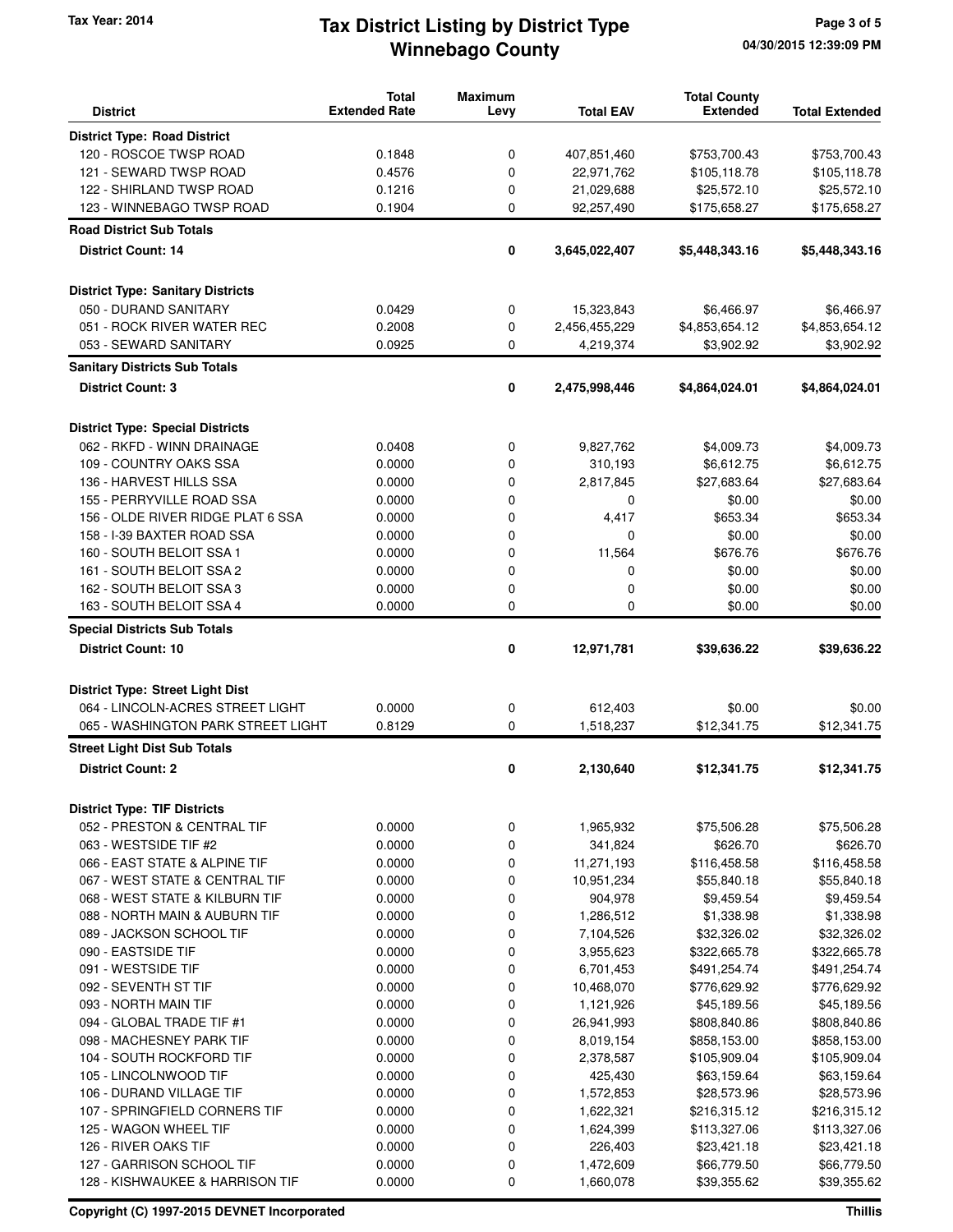#### **Winnebago County Tax Year: 2014 Tax District Listing by District Type Page 4 of 5**

| <b>District</b>                          | <b>Total</b><br><b>Extended Rate</b> | <b>Maximum</b><br>Levy | <b>Total EAV</b> | <b>Total County</b><br><b>Extended</b> | <b>Total Extended</b> |
|------------------------------------------|--------------------------------------|------------------------|------------------|----------------------------------------|-----------------------|
| <b>District Type: TIF Districts</b>      |                                      |                        |                  |                                        |                       |
| 129 - LINCOLNWOOD TIF #2                 | 0.0000                               | 0                      | 292,102          | \$42,182.52                            | \$42,182.52           |
| 130 - HOPE VI TIF                        | 0.0000                               | 0                      | 1,760,403        | \$152,050.52                           | \$152,050.52          |
| 131 - QUARRY TIF                         | 0.0000                               | 0                      | 0                | \$0.00                                 | \$0.00                |
| 132 - NORTH 2ND TIF LOVES PARK           | 0.0000                               | 0                      | 10,840,002       | \$74,428.32                            | \$74,428.32           |
| 133 - GLOBAL TRADE TIF #2                | 0.0000                               | 0                      | 8,263,474        | \$246,127.98                           | \$246,127.98          |
| 134 - ASSISTED LIVING/ RIVER HOUSING TII | 0.0000                               | 0                      | 66,399           | \$0.00                                 | \$0.00                |
| 135 - NORTH 2ND TIF MACHESNEY PARK       | 0.0000                               | 0                      | 8,250,023        | \$68,506.50                            | \$68,506.50           |
| 137 - MAIN & WHITMAN TIF                 | 0.0000                               | 0                      | 1,028,451        | \$19,446.04                            | \$19,446.04           |
| 138 - MIDTOWN TIF                        | 0.0000                               | 0                      | 5,851,267        | \$11,680.96                            | \$11,680.96           |
| 139 - KISHWAUKEE & HARRISON TIF #2       | 0.0000                               | 0                      | 386,620          | \$0.00                                 | \$0.00                |
| 140 - FORMER BELOIT CORP TIF             | 0.0000                               | 0                      | 3,854,976        | \$216,816.96                           | \$216,816.96          |
| 141 - GLOBAL TRADE TIF #3                | 0.0000                               | 0                      | 13,148,625       | \$17,365.26                            | \$17,365.26           |
| 142 - RIVER DISTRICT NORTH TIF           | 0.0000                               | 0                      | 7,318,352        | \$49,691.12                            | \$49,691.12           |
| 143 - BROADWAY TIF                       | 0.0000                               | 0                      | 12,411,575       | \$51,720.56                            | \$51,720.56           |
| 144 - EAST RIVER TIF                     | 0.0000                               | 0                      | 9,968,384        | \$186,647.66                           | \$186,647.66          |
| 145 - SUMNER ROAD / GROVE ST TIF         | 0.0000                               | 0                      | 57,263           | \$0.00                                 | \$0.00                |
| 146 - LOVES PARK CORP CENTER TIF         | 0.0000                               | 0                      | 5,332,417        | \$155,557.66                           | \$155,557.66          |
| 147 - WESTSTONE TIF                      | 0.0000                               | 0                      | 2,338,177        | \$242,271.04                           | \$242,271.04          |
| 148 - NORTH WILLOW CREEK TIF             | 0.0000                               | 0                      | 1,390,841        | \$9,442.44                             | \$9,442.44            |
| 149 - SOUTH WILLOW CREEK TIF             | 0.0000                               | 0                      | 5,962,369        | \$48,678.98                            | \$48,678.98           |
| 150 - GLOBAL TRADEPARK SOUTH TIF         | 0.0000                               | 0                      | 269,718          | \$11,587.14                            | \$11,587.14           |
| 151 - I-39 / BAXTER ROAD TIF             | 0.0000                               | 0                      | 1,429,741        | \$5,528.52                             | \$5,528.52            |
| 152 - ZENITH CUTTER TIF                  | 0.0000                               | 0                      | 1,182,465        | \$35,722.32                            | \$35,722.32           |
| 153 - SPRING CREEK LAKES TIF             | 0.0000                               | 0                      | 147,521          | \$4,049.24                             | \$4,049.24            |
| 154 - FORMER WARNER ELECTRIC TIF         | 0.0000                               | 0                      | 395,089          | \$494.22                               | \$494.22              |
| 157 - JEFFERSON / NORTH 3RD ST TIF       | 0.0000                               | 0                      | 298,632          | \$13,837.22                            | \$13,837.22           |
| 159 - MULFORD & EAST STATE STREET TIF    | 0.0000                               | 0                      | 38,599,150       | \$164,595.18                           | \$164,595.18          |
| 164 - AUBURN STREET TIF                  | 0.0000                               | 0                      | 6,502,669        | \$6,589.14                             | \$6,589.14            |
| 165 - FOREST HILLS ROAD TIF              | 0.0000                               | 0                      | 4,221,686        | \$930.60                               | \$930.60              |
| <b>TIF Districts Sub Totals</b>          |                                      |                        |                  |                                        |                       |
| <b>District Count: 50</b>                |                                      | 0                      | 253,585,489      | \$6,087,079.36                         | \$6,087,079.36        |
| <b>District Type: Township</b>           |                                      |                        |                  |                                        |                       |
| 003 - BURRITT TOWNSHIP                   | 0.1899                               | 0                      | 22,431,273       | \$42,596.99                            | \$42,596.99           |
| 004 - CHERRY VALLEY TOWNSHIP             | 0.1382                               | 0                      | 257,059,281      | \$355,235.28                           | \$355,235.28          |
| 005 - DURAND TOWNSHIP                    | 0.1758                               | 0                      | 36,541,059       | \$63,800.88                            | \$63,800.88           |
| 006 - HARLEM TOWNSHIP                    | 0.1138                               | 0                      | 543,880,551      | \$604,755.57                           | \$604,755.57          |
| 007 - HARRISON TOWNSHIP                  | 0.1333                               | 0                      | 12,675,915       | \$16,896.99                            | \$16,896.99           |
| 008 - LAONA TOWNSHIP                     | 0.1197                               | 0                      | 32,354,799       | \$38,728.69                            | \$38,728.69           |
| 009 - OWEN TOWNSHIP                      | 0.1484                               | 0                      | 76,874,272       | \$114,081.42                           | \$114,081.42          |
| 010 - PECATONICA TOWNSHIP                | 0.1814                               | 0                      | 64,588,689       | \$117,163.88                           | \$117,163.88          |
| 011 - ROCKFORD TOWNSHIP                  | 0.1394                               | 0                      | 1,819,624,416    | \$2,496,081.64                         | \$2,496,081.64        |
| 012 - ROCKTON TOWNSHIP                   | 0.2026                               | 0                      | 234,881,752      | \$469,336.69                           | \$469,336.69          |
| 013 - ROSCOE TOWNSHIP                    | 0.1501                               | 0                      | 407,851,460      | \$612,177.67                           | \$612,177.67          |
| 014 - SEWARD TOWNSHIP                    | 0.4660                               | 0                      | 22,971,762       | \$107,048.42                           | \$107,048.42          |
| 015 - SHIRLAND TOWNSHIP                  | 0.2223                               | 0                      | 21,029,688       | \$46,749.00                            | \$46,749.00           |
| 016 - WINNEBAGO TOWNSHIP                 | 0.1626                               | 0                      | 92,257,490       | \$150,010.68                           | \$150,010.68          |
| <b>Township Sub Totals</b>               |                                      |                        |                  |                                        |                       |
| <b>District Count: 14</b>                |                                      | 0                      | 3,645,022,407    | \$5,234,663.80                         | \$5,234,663.80        |
| <b>District Type: Unit Schools</b>       |                                      |                        |                  |                                        |                       |
| 070 - HARLEM SCHOOL DIST 122             | 8.3197                               | 0                      | 576,506,465      | \$47,175,325.11                        | \$47,175,325.11       |
| 075 - NORTH BOONE SD #200                | 8.2233                               | 0                      | 748,219          | \$61,528.30                            | \$10,939,004.30       |
| 076 - ROCKFORD SCHOOL DIST 205           | 7.7810                               | 0                      | 2,045,651,951    | \$156,686,404.26                       | \$156,879,437.48      |
| 078 - MERIDIAN SCHOOL DIST 223           | 5.9886                               | 0                      | 11,065,732       | \$657,340.12                           | \$9,442,888.99        |
| 079 - SOUTH BELOIT SD #320               | 7.1960                               | 0                      | 70,770,596       | \$5,092,652.09                         | \$5,092,652.09        |
| 080 - PECATONICA UNIT SD #321            | 7.0120                               | 0                      | 78,407,288       | \$5,497,919.04                         | \$6,107,933.86        |